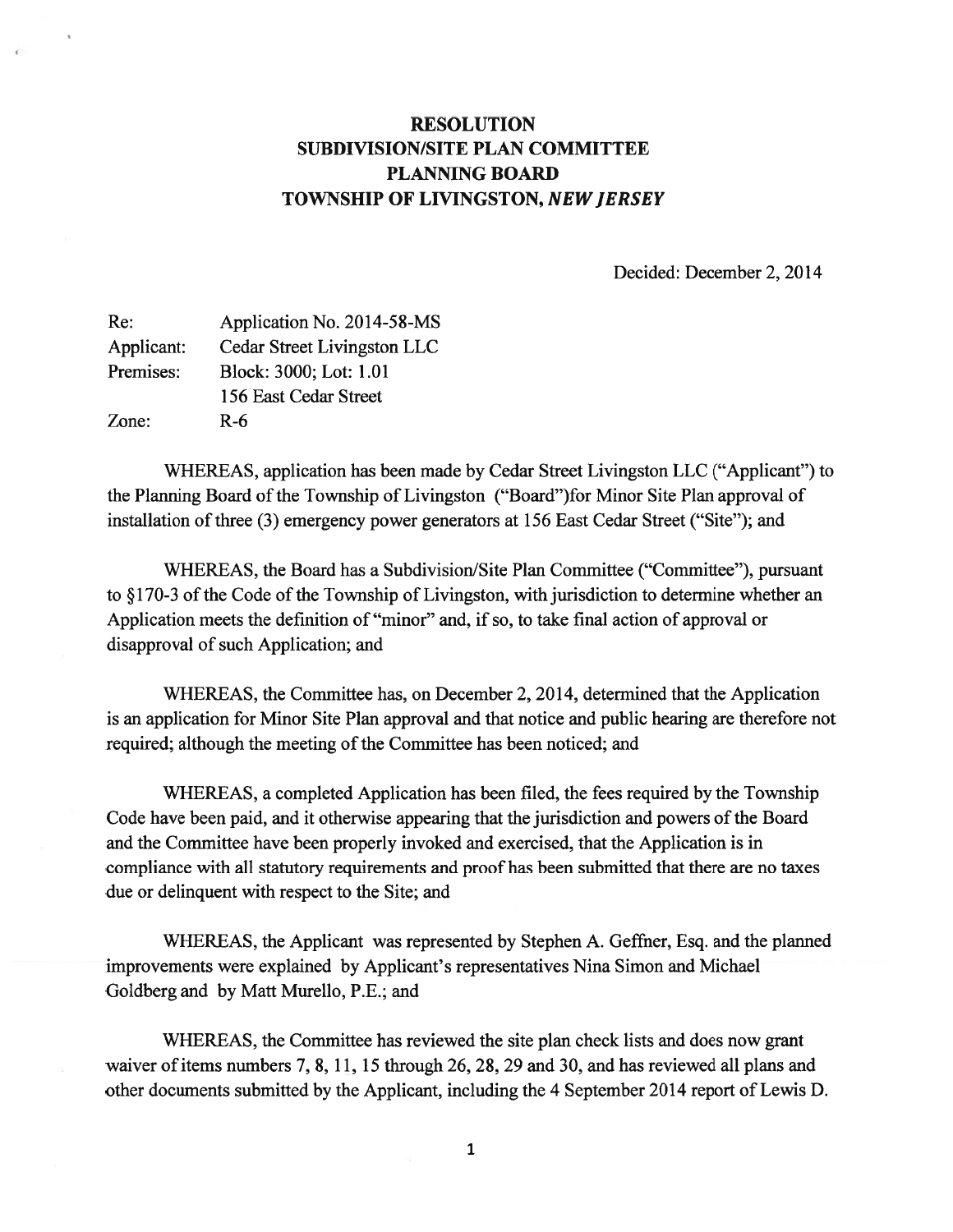Goodfriend & Associates, and the Falcon Group plans dated 9/29/14; and has also reviewed the September 18, 2112 recommendation of the Township's Fire Chief and the December 1, 2014 memorandum of the Township Engineer.

WHEREAS, the Applicant agrees to the conditions of approval set forth herein;

NOW, THEREFORE, the Committee does make the following findings of fact and conclusions of law with respec<sup>t</sup> to the Application:

- 1. Approval of natural gas emergency generators does not require <sup>a</sup> variance.
- 2. Installation of three  $(3)$  such generators; one  $(1)$  at each of three  $(3)$  multi-unit residential buildings on the Site is approved subject to the following conditions:
	- A. The generators at the buildings designated <sup>a</sup> Building 1 and Building 3 on the plans shall each have an 80kW capacity and be installed in <sup>a</sup> level 2 enclosure with a critical muffler having a sound level of 72 dB(A) at 23 feet.
	- B. The generator at Building 2 shall have <sup>a</sup> 120kW capacity and be installed with <sup>a</sup> hospital muffler having <sup>a</sup> sound level of 80 dB(A) at 23 feet, plus an additional enclosure acceptable to the Township Engineer to further reduce the level of sound generated.
	- C. At no property line of the Site shall the sound level generated by any generator exceed 65  $dB(A)$ .
	- D. The generator at Building 3 shall be screened on three sides by <sup>a</sup> cinder block wall faced with brick consistent with that building and acceptable to the Township Engineer. The other generators shall have protective fencing acceptable to the Township Engineer.
	- E. Each generator shall also have deer resistant landscaping.
	- F. No generator shall be tested between 5:00 P.M. and 9:00 A.M.
	- G. After installation of the generators, Applicant shall submit to the Township Engineer certification by an acoustical engineer acceptable to the Township Engineer that the sound generation limit conditions have been met.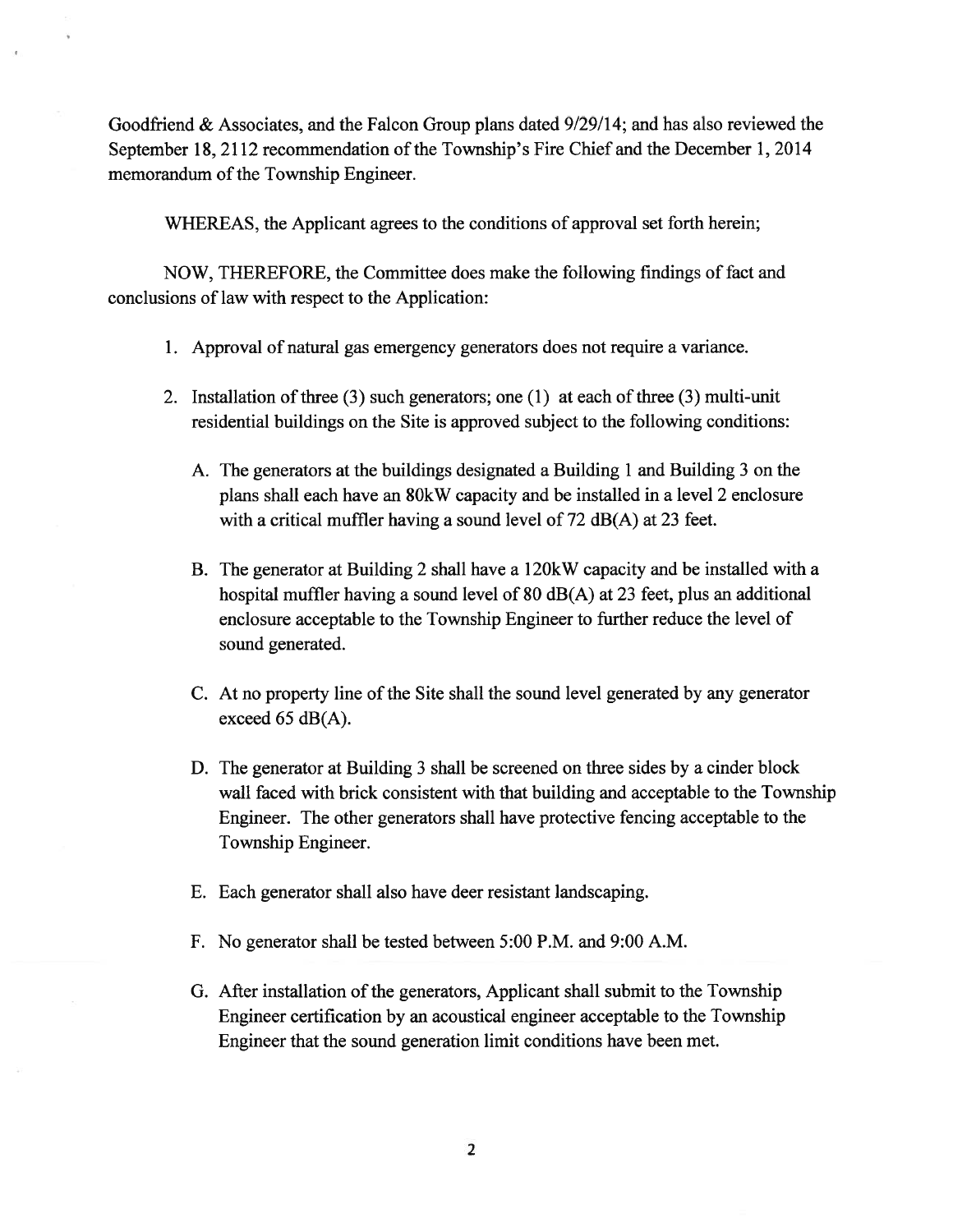- H. Applicant shall revise the plans to show these agreed conditions and to comply with all comments and recommendations of the Township Engineer in his December 1, 2014 memorandum and shall reply in writing to that memorandum.
- I. No permits shall be issued until Condition H has been met.
- J. Numbers 6, 8,10, 11 and 19 the Board's Model Conditions of Approval attached hereto are hereby incorporated herein.

Robert

Richard Dinar, Chairman Subdivision/Site Plan Committee

Peter M. Klein, Chairman Planning Board

I hereby certify this to be a true and accurate copy of the Resolution adopted by the Subdivision/Site Plan Committee of the Planning Board of the Township of Livingston on December 2, 2014 by the affirmative votes of Members Richard Dinar, Peter Klein, Samuel Ratner and Alternate No. 2 Wishnew (in place and stead of Member Meade).

Jackie Coombs-Hollis Planning Board Secretary

## PLANNING BOARD MODEL CONDITIONS OF APPROVAL

## 6. Final Plans

Prior to the issuance of any Township permit for demolition of any structure, preparation of the Site, or construction of any improvement:

> a. The full text of all of the conditions of this approval, and all plan changes agreed to in the course of the hearing, shall be set out on final plans submitted to the Construction Official, the Township Engineer and the Board Secretary; and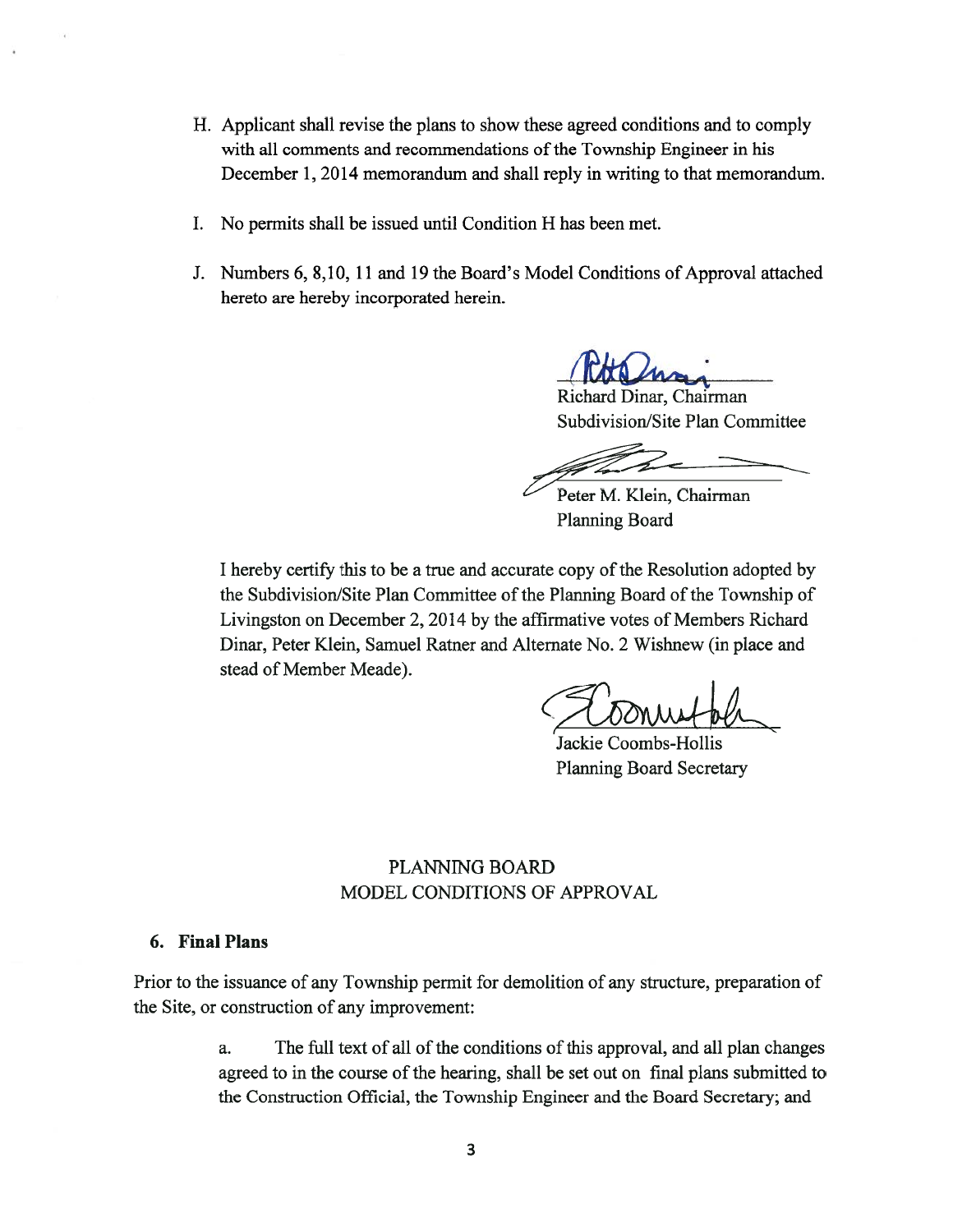b. Such final plans shall have been reviewed by the Board Secretary or the Board's Planning Consultant for determination of whether the plans conform to the Board's approvals and shall then have been signed by the Board Chairman, the Board Secretary and the Township Engineer.

c. Such final plans shall comply with the Uniform Construction Code and the Barrier Free Subcode as then in force in the State of New Jersey. If, during performance of work pursuan<sup>t</sup> to the Board's resolution and permits that have been issued, field conditions indicate need for change(s), such need shall be called to the attention of both the Construction Official and the Township Engineer for approval of any such change before it is implemented. If any such change is significant, permission to amend the Site Plan may have to be sought from the Planning Board. Until all requirements under approved plans and the Uniform Construction Code, including accessibility requirements, have been completed or bonded, any certificates of occupancy issued shall be temporary certificates only.

#### 8. Guarantees and Bonds

a. The approval of this Application is subject to the posting, with terms acceptable to the Township Engineer, of any and all required performance guarantees, bonds, soil erosion and sediment control approvals, and any other requirements of Township ordinances prior to the issuance of any permits for commencement of site preparation or construction.

b. This approval is also conditioned upon the Applicant's providing, prior to issuance of the first Certificate of Occupancy, <sup>a</sup> performance guarantee acceptable to the Township Engineer for any aspects of the approved landscaping or fencing that has not been completed by the time of issuance of such certificate.

#### 10. Noise

- a. No site preparation, demolition or construction activity shall be performed on the Site on Sundays, or before 7:30 a.m. or after 5:00 p.m. on weekdays, or before 9:00 a.m. or after 5:00 p.m. on Saturdays or federal holidays.
- b. All vehicles and motorized machinery operated on the Site shall be equipped with properly operating mufflers.
- c. No site preparation, demolition or construction activity (other than authorized blasting) shall produce, at the property line, (i) continuous airborne sound at <sup>a</sup>